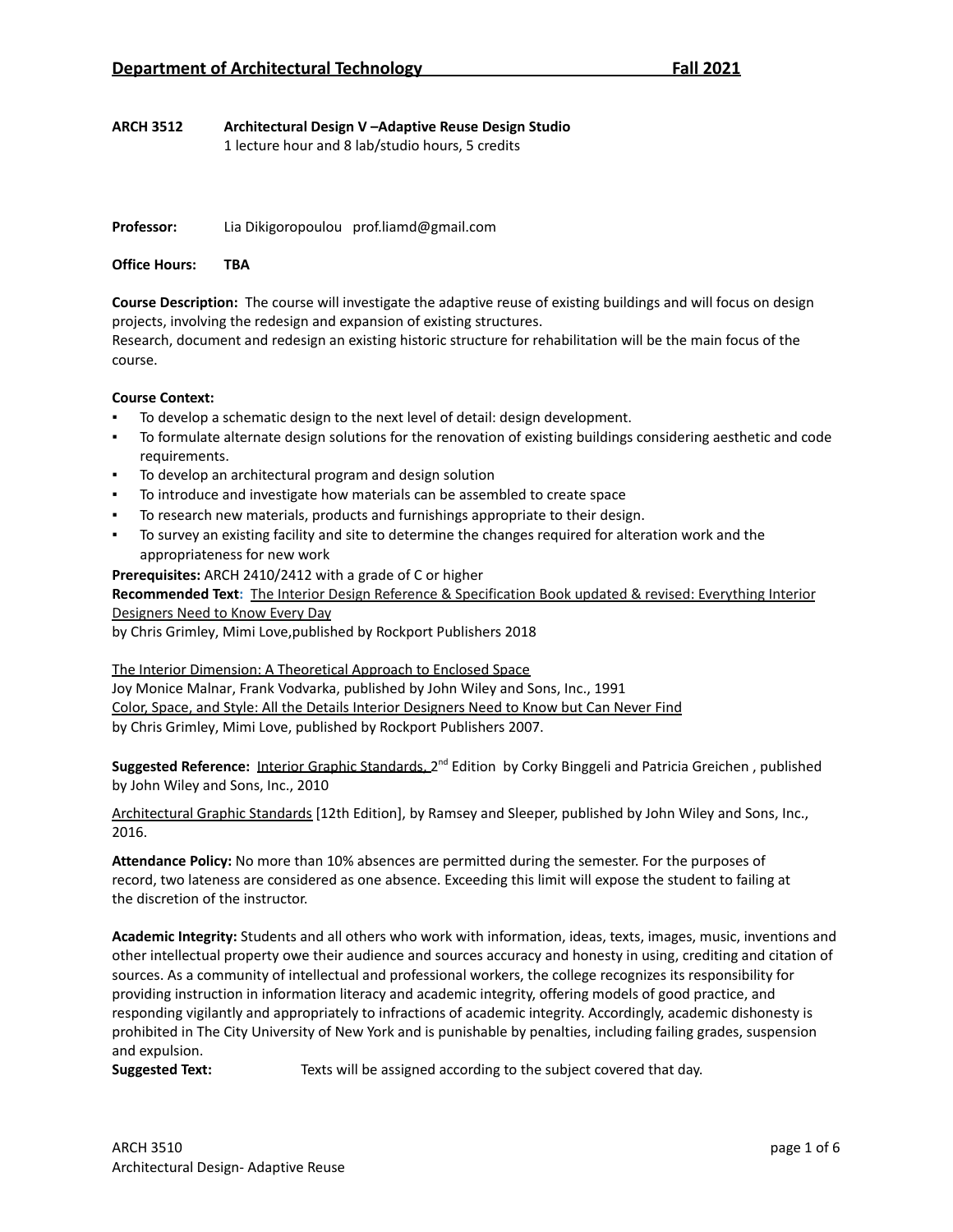1 lecture hour and 8 lab/studio hours, 5 credits

**Course Structure:** A series of problems will be assigned to be developed by the student and presented to the class through architectural drawings and/or models. Ongoing critiques and final jury presentations will be an integral part of the course.

**Grading:** One Design project with two phases. One phase will be commercial component and the second phase the residential component

| Phase 1 | 50% |
|---------|-----|
| Phase 2 | 50% |

## **Each Phase will be evaluated based on:**

**Grading:** 45% Research Assignments (Site Analysis, precedent study, program of spaces, concept design) 40% Final Design

- 10% Material Journal
- 5% Class participation

## A final grade of C or higher is required in this course to use it as a prerequisite for subsequent courses.

## **NAAB Student Performance Criteria Addressed:**

| Introduced: | <b>B.1</b> |                        |
|-------------|------------|------------------------|
|             | D 1        |                        |
| Mastered:   | A.2        | Design Thinking Skills |

## **Topical Outline (percentage of time in course spent in each content area):**

| Design Investigation and Solution: 60% |     |
|----------------------------------------|-----|
| Understanding of Zoning and Codes:     | 10% |
| Research:                              | 20% |
| <b>Presentation Skills:</b>            | 10% |

**Course Structure:** A series of problems will be assigned to be developed by the student and presented to the class through architectural drawings and/or models. Ongoing critiques and final jury presentations will be an integral part of the course.

| <b>General Education Learning Outcomes / Assessment Methods</b> |                           |
|-----------------------------------------------------------------|---------------------------|
| <b>Learning Outcomes</b>                                        | <b>Assessment Methods</b> |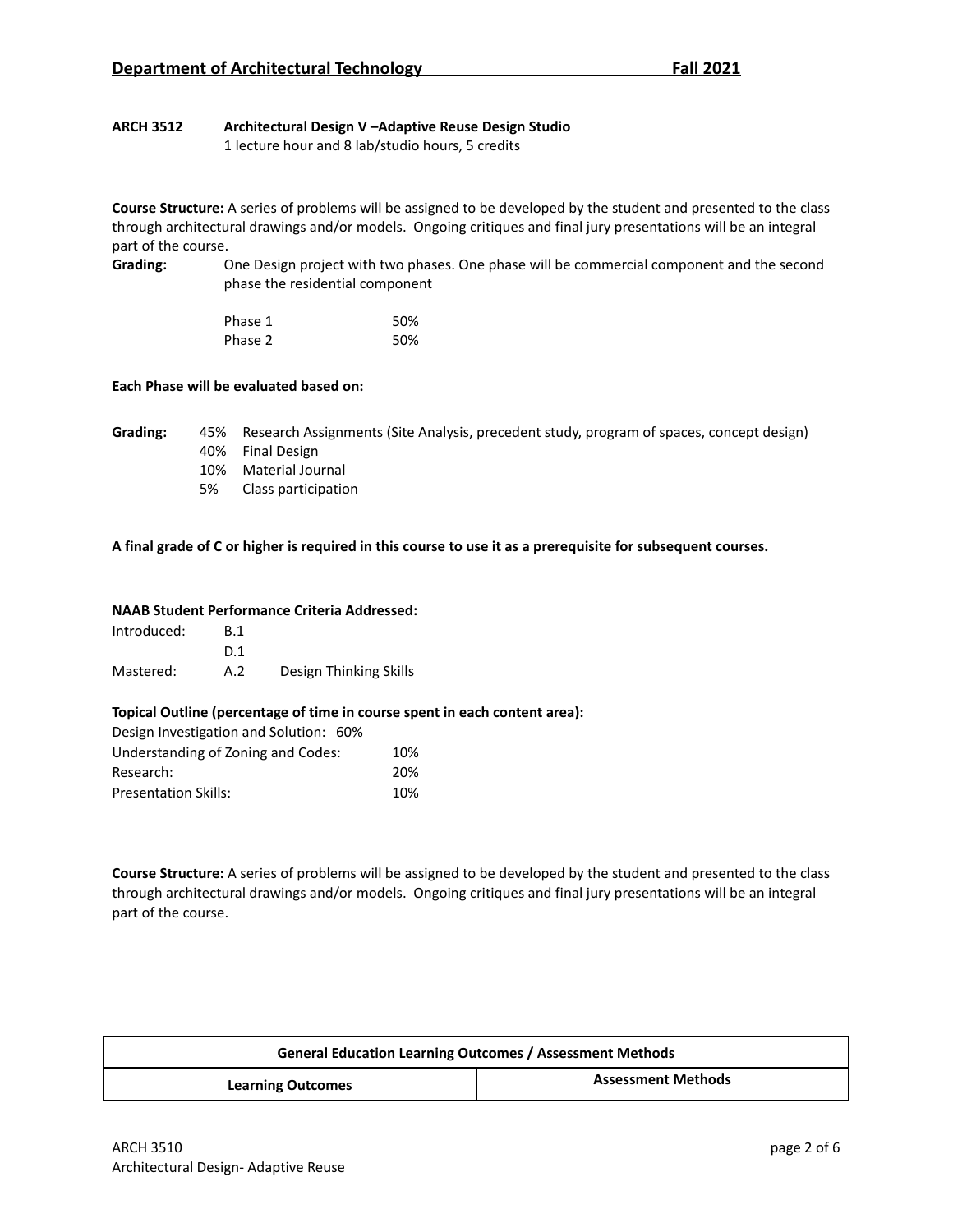1 lecture hour and 8 lab/studio hours, 5 credits

|    | Upon successful completion of this course the<br>student shall be able to:                                                                                                      |    | To evaluate the students' achievement of the<br>learning objectives, the professor will do the<br>following:          |
|----|---------------------------------------------------------------------------------------------------------------------------------------------------------------------------------|----|-----------------------------------------------------------------------------------------------------------------------|
| 1. | <b>Develop</b> a schematic design to the next level of<br>detail: Design Development.                                                                                           | 1. | Review students' creative process (initial sketches<br>through to the final project) by means of frequent<br>pin-ups. |
| 2. | <b>Integrate</b> furniture, lighting, plumbing, interior<br>detailing and finishes into their design.                                                                           | 2. | Review students' ability to incorporate materials<br>and furnishing into design work.                                 |
| 3. | <b>Formulate</b> alternate design solutions for the<br>renovation of interior details of existing buildings<br>taking into account aesthetic and building code<br>requirements. | 3. | <b>Review</b> students' ability to incorporate a concept<br>into their design work.                                   |
| 4. | K.3 Integrate Learning of various components from<br>site, program, code into a design project.                                                                                 | 4. | Evaluate final design presentation for key elements<br>integrated successfully into project.                          |

|    | National Architectural Accrediting Board (NAAB) Students Performance Criteria (SPC)/ Assessment Methods                                                                                                                                                                                                                                                                                                                                                                                                                                    |                                                                                                                                                         |
|----|--------------------------------------------------------------------------------------------------------------------------------------------------------------------------------------------------------------------------------------------------------------------------------------------------------------------------------------------------------------------------------------------------------------------------------------------------------------------------------------------------------------------------------------------|---------------------------------------------------------------------------------------------------------------------------------------------------------|
|    | <b>Learning Outcomes</b>                                                                                                                                                                                                                                                                                                                                                                                                                                                                                                                   | <b>Assessment Methods</b>                                                                                                                               |
|    | Upon successful completion of this course the<br>student shall be able to:<br>(Realm. Number) title [depth]                                                                                                                                                                                                                                                                                                                                                                                                                                | To evaluate the students' achievement of the<br>learning objectives, the professor will do the<br>following:                                            |
| 1. | (A.2) Design Thinking Skills<br>[measured]                                                                                                                                                                                                                                                                                                                                                                                                                                                                                                 | <b>Review</b> students process of developing their design<br>1.<br>ideas through graphic and written assignments                                        |
|    | ABILITY to raise clear and precise questions, use<br>abstract ideas to interpret information, consider<br>diverse points of view, reach well-reasoned<br>conclusions, and test alternative outcomes against<br>relevant criteria and standards.                                                                                                                                                                                                                                                                                            |                                                                                                                                                         |
| 2. | (B.1) Pre-Design [introduced]<br>ABILITY to prepare a comprehensive program for an<br>architectural project that includes an assessment of<br>client and user needs; an inventory of spaces and<br>their requirements; an analysis of site conditions<br>(including existing buildings); a review of the<br>relevant building codes and standards, including<br>relevant sustainability requirements, and an<br>assessment of their implications for the project; and<br>a definition of site selection and design assessment<br>criteria. | 2. Evaluate through assignments the ability to logically<br>formulate program from a specific use along with<br>ordering the spaces based on adjacency. |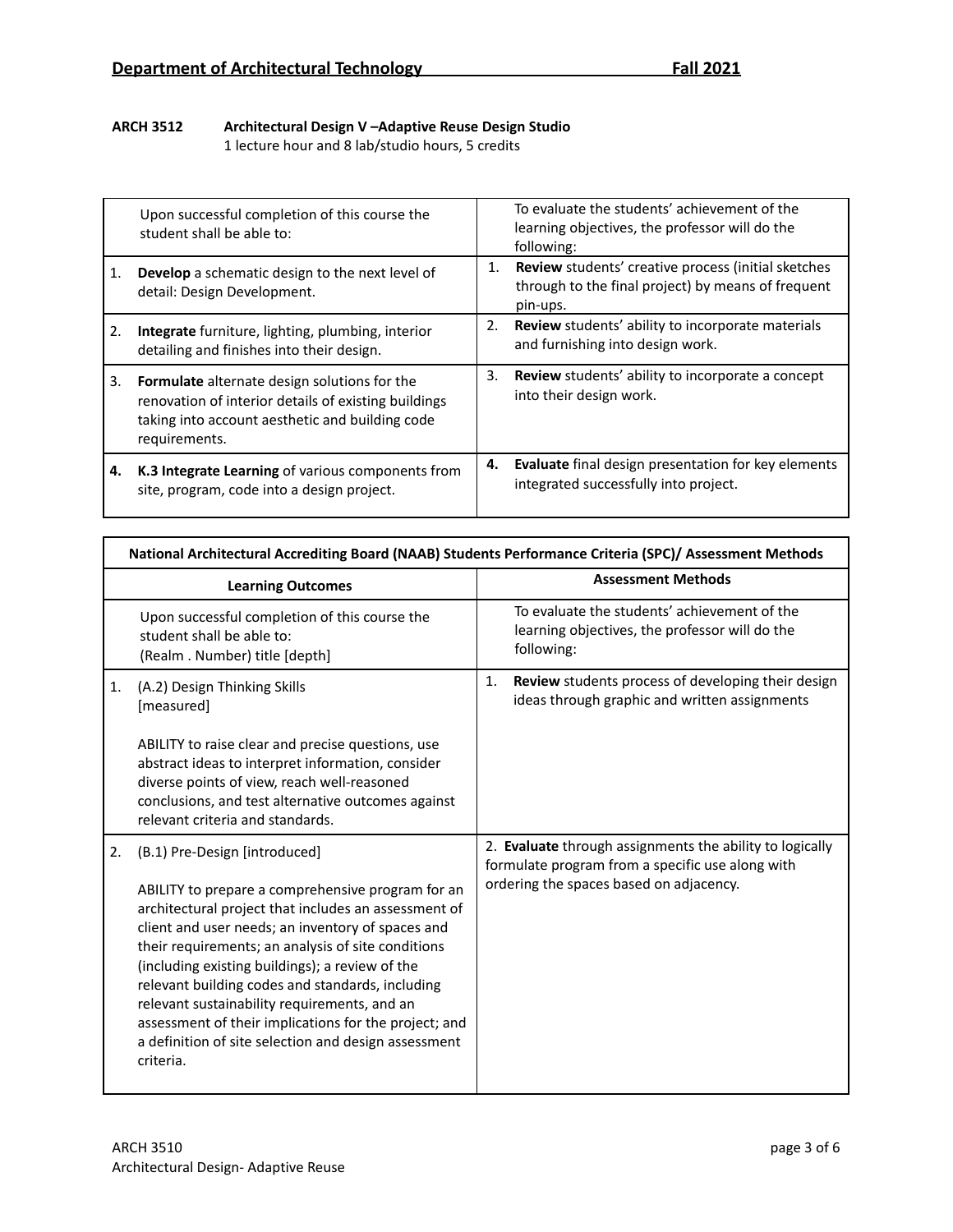1 lecture hour and 8 lab/studio hours, 5 credits

| (D.1) Stakeholder Roles in Architecture<br>[introduced,]                                                                                                                                                                                                                                                      | 3. Demonstrate the needs of the user in the design<br>based on research, programing and site analysis. |
|---------------------------------------------------------------------------------------------------------------------------------------------------------------------------------------------------------------------------------------------------------------------------------------------------------------|--------------------------------------------------------------------------------------------------------|
| UNDERSTANDING of the relationships among<br>between the client, contractor, architect and other<br>key stakeholders such as user groups and the<br>community, in the design of the built environment.<br>Understanding the responsibilities of the architect<br>to reconcile the needs of those stakeholders. |                                                                                                        |

## **Extent and duration of projects**

## **Phase 1**

- 7 weeks
- *Commercial project,* small scale project on a specific urban site

## **Phase 2**

- 8 weeks
- *Continuation of project one with design development with residential aspects*

## **Course Outline:**

**Week 1: Introduction** to course content and overview with discussion of the various factors affecting the design development of a design problem. Discussion of human space and needs.

Introduction to Phase 1 of the design project. Analysis and development of facility function, image, public appeal density and urban impact.

Site visit.

Assignment: Analysis of existing building drawings, its systems, urban impact & program. Site model

## **Week 2**: **Documentation of Site Analysis**

Examples of projects where site analysis made changes that impacted design. SITE STRATEGY DIAGRAM

## **Week 3: The Use of Precedent Studies**

As designers we benefit from a comprehensive understanding of precedents. We use diagrams to convey information and relationships in a building. By researching and examining examples of similar work, and similar conditions we evaluate and interpret and translate for our own use.

Precedent studies and analysis and development of program requirements for facility. Assignment : Research Precedent Studies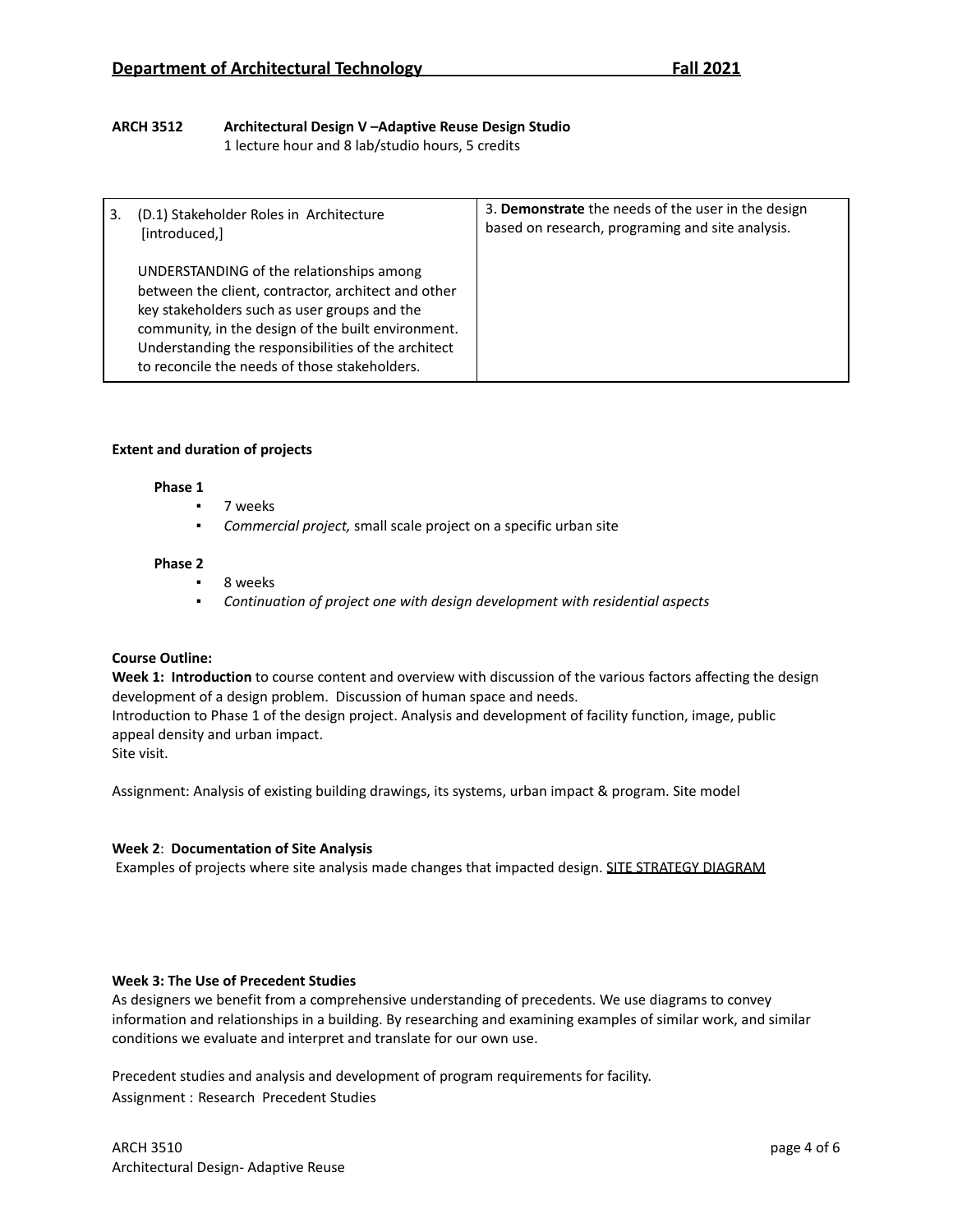1 lecture hour and 8 lab/studio hours, 5 credits

## **Week 4: Programming – Matrix and Bubble Diagrams/Design Alternative**

Introduction to spatial Organization, program development and space planning

Assignment: Space adjacencies bubble diagram and matrix

## **WEEK 5: Parti / Developing Conceptual Ideas**

Assignment: Development of Parti and Schematic Plans. 3 Collages and 3 models per collage Conceptual Ideas and development of schematic design

## **Week 6: Presentation Organization and Layout**

Development of massing/plans/section based on bubble diagram**.** Review of project and discussion of presentation techniques and models

**Week 7: Jury critique of Phase 1 and Introduction of Phase 2**. Discussion of the differences between Residential and Commercial design in relationship to materials, codes, fixtures and space planning

#### **Mid-term Pin up**

Floor Plans with furniture layout Exterior elevation in context Interior elevations Sections Color scheme 3D representation, physical model and digital model

## **Week 8 Flooring + Lighting + Spec- Intro to Pinterest/Material application in design**

Discussion of various lighting techniques, ceiling types and different lighting types. A lighting plan and cut sheets of lighting selections required

Discussion of a material board and finish schedule and its uses. Introduction to Material Journal.

## **Week 9**. **ADA Bathroom**

Commercial bathroom discussion including material, fixtures and ADA layout. Enlarged bathroom with materials and fixture required. Discussion of differences of residential and commercial interior materials, finishes and colors.

#### **Week 10: Furniture Layout**

**Week 11**: **Kitchen design** Commercial vs residential- Design development

**Week 12**: Landscaping Outdoor Spaces and Landscaping

#### **Weeks 13: Façade Development**

Discussion of entrance, signage, exterior space, landscaping and elevation. Elevation incorporating these elements required. Design development Pans, Sections Elevations.

**Week13**: Reviews before final presentation